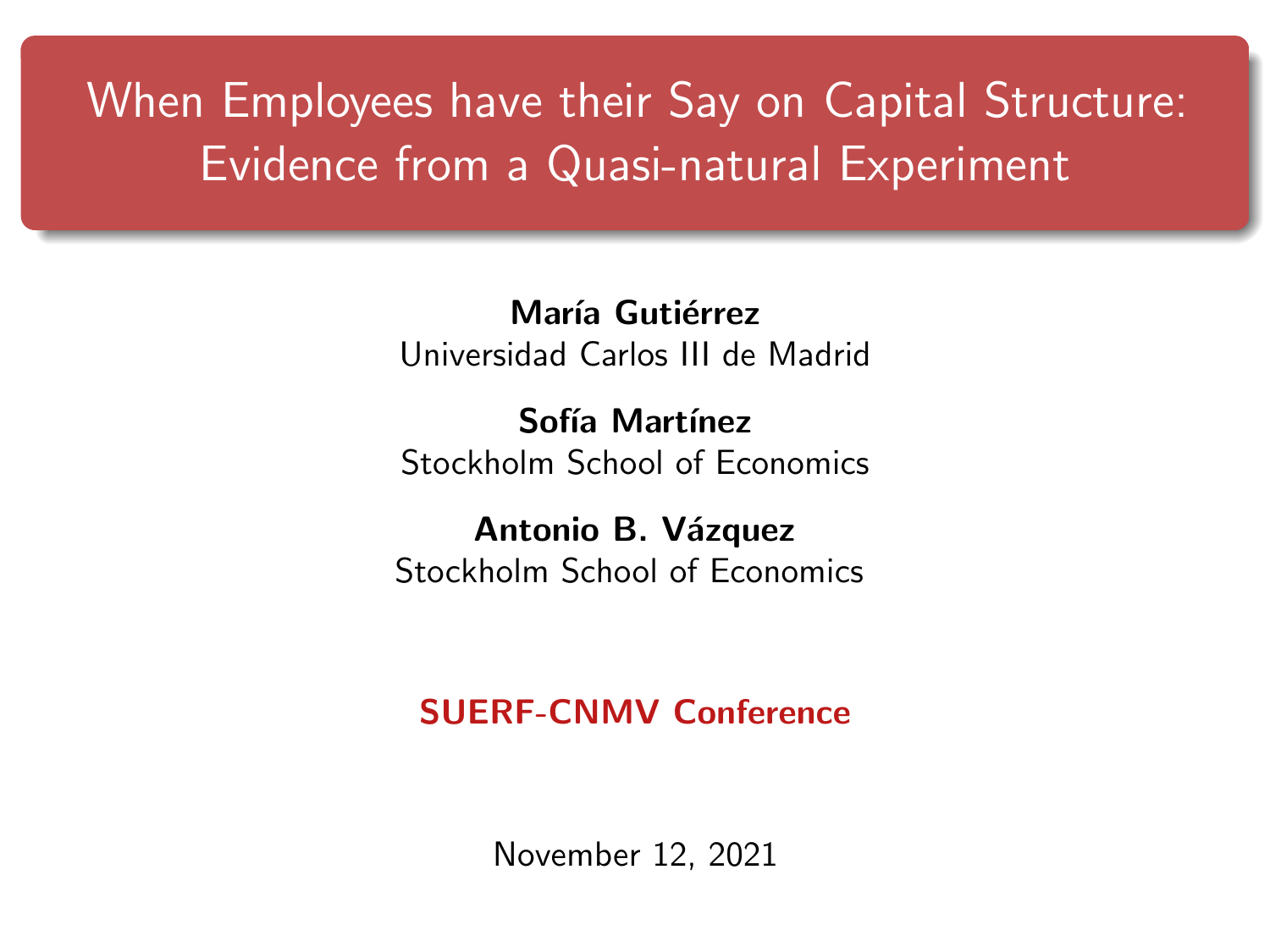### ESG Goals and Employee Representation

Current approach to achieving ESG Goals conforms to enlightened absolutism ideal "Everything for the people, nothing by the people."

- **There may be good reasons for this (preserve shareholders' bargaining power** and risk neutrality, control managers) (Tirole, 2000).
- **Still interesting to consider the possibility of stakeholders sharing control.**
- Sources of employees control rights:
	- **1 Co-determination** system gives employees formal control rights.
	- **2 Unionization** gives employees informal control rights.
	- **3 Information** can also give employees informal control rights.
		- Swedish participation system: Board seats are valuable.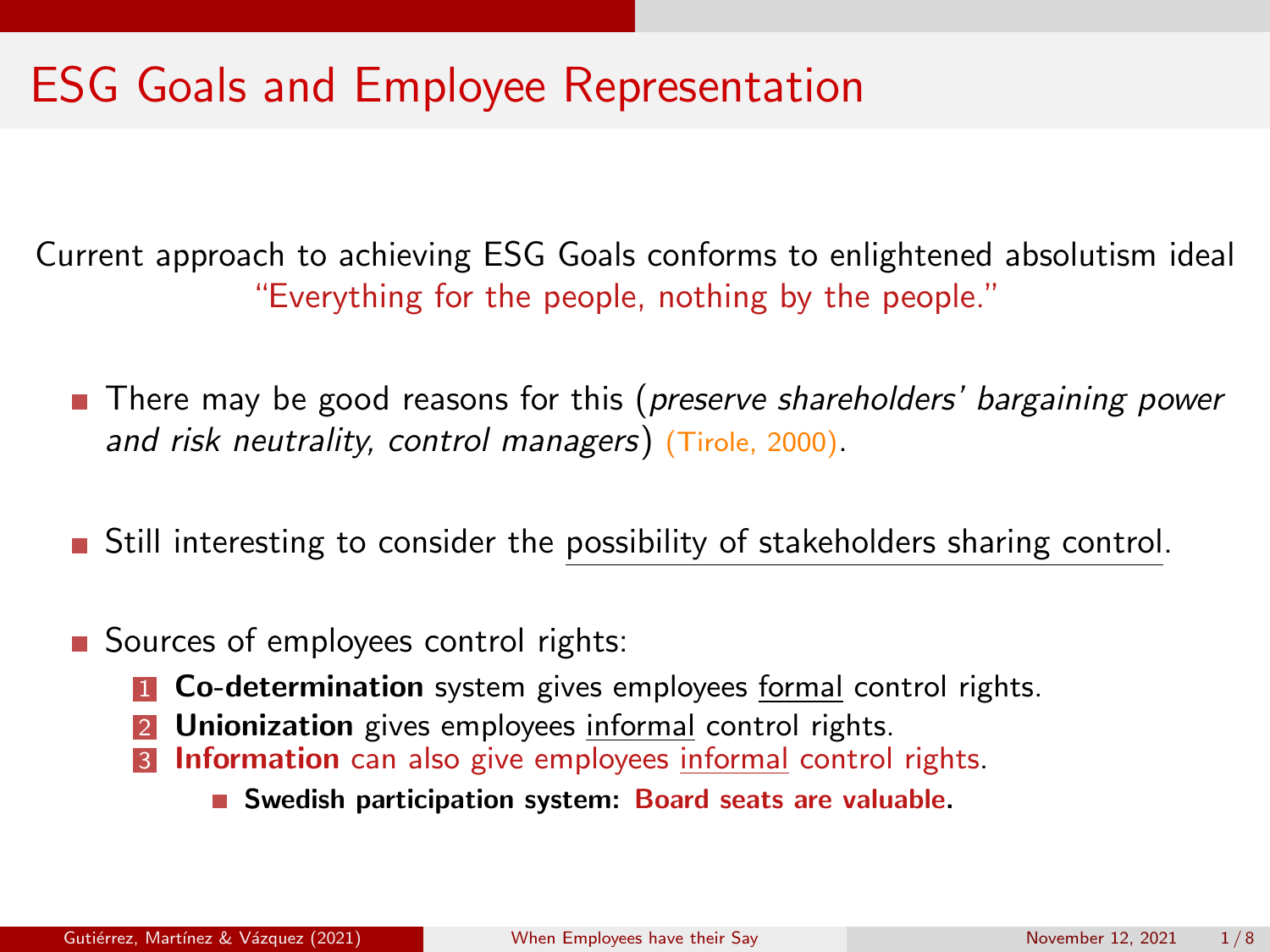## Employees and Control Rights

What happens when employees have more control rights?

#### **Unclear impact on overall firm value.**

- $(+)$  Credible self-enforcing LT contract induces employees to invest in firm specific skills.
- (?) Monitoring of managers and investment decisions:
- $(+)$  Information aggregation
	- (-) Conflicts of interest.

#### **Exidence of re-distribution of firm value.**

- **Employees** bargain for higher job safety and or higher salaries  $\rightarrow \downarrow D/E$
- **Shareholders** may fight back by:
- increasing leverage  $\rightarrow \uparrow D/E$
- increasing contingent compensation for managers.
- **Debtholders** are better aligned with employees and may offer better terms to firms with more employee power. $\rightarrow \uparrow D/E$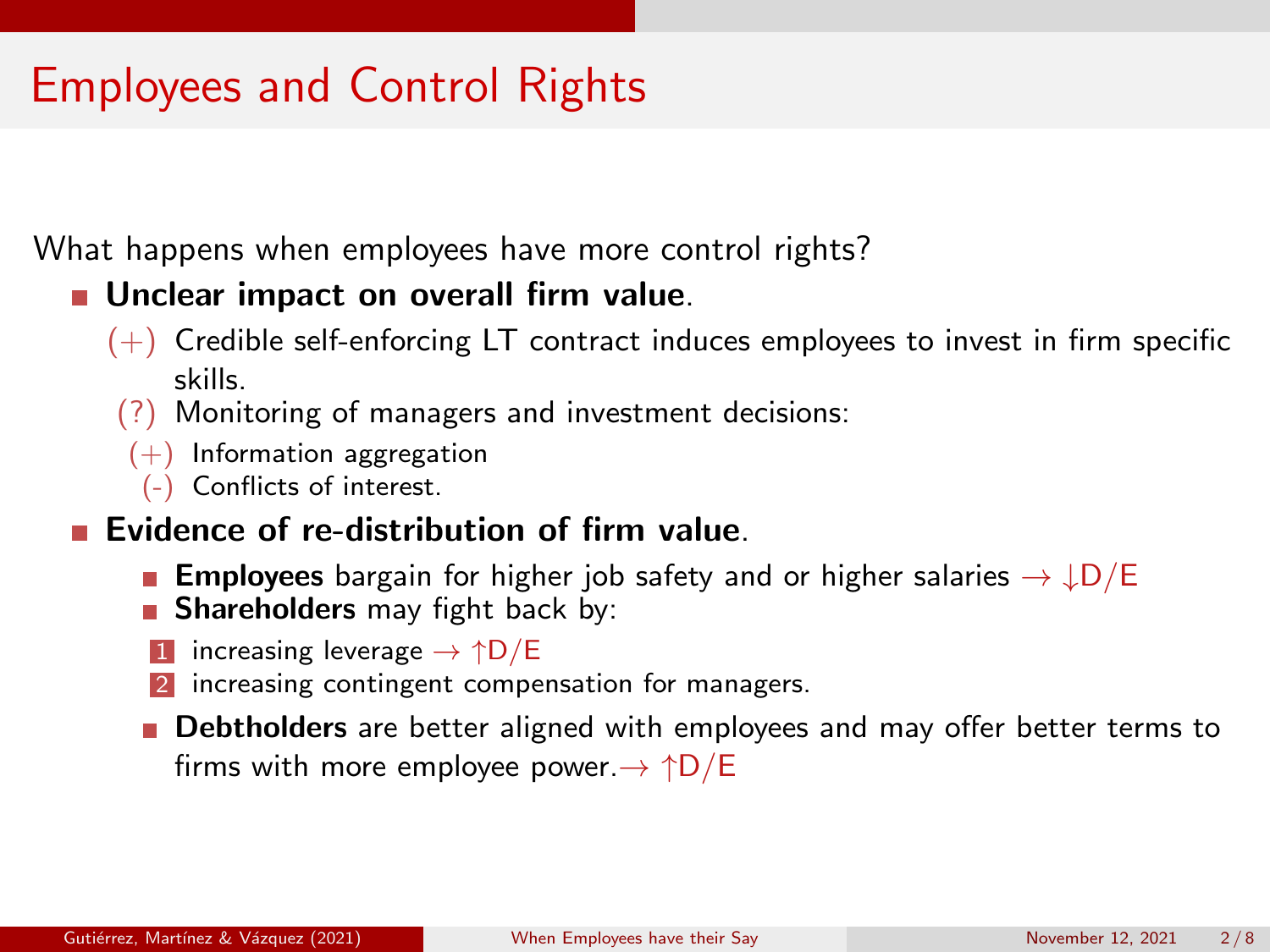### When Employees have a Say

**Swedish law allows unions of firms with more than 25 employees to** appoint up to 2 board members among employees.

- We use a Regression Discontinuity Design (RDD) to test the impact of employee board appointments.
	- **1** Decrease in  $D/E$  ratio (of 16.47%).
		- Decrease in interest expense (of 13.13%).
		- Decrease in pledged assets (of 3.65%)
	- 2 Increase in yearly salary per employee (of SEK 5,550 (USD 669))

**Test information channel:**Impact depends on information asymmetry.

- Growth versus Mature firms.
- $\blacksquare$  High complexity versus Low complexity firms.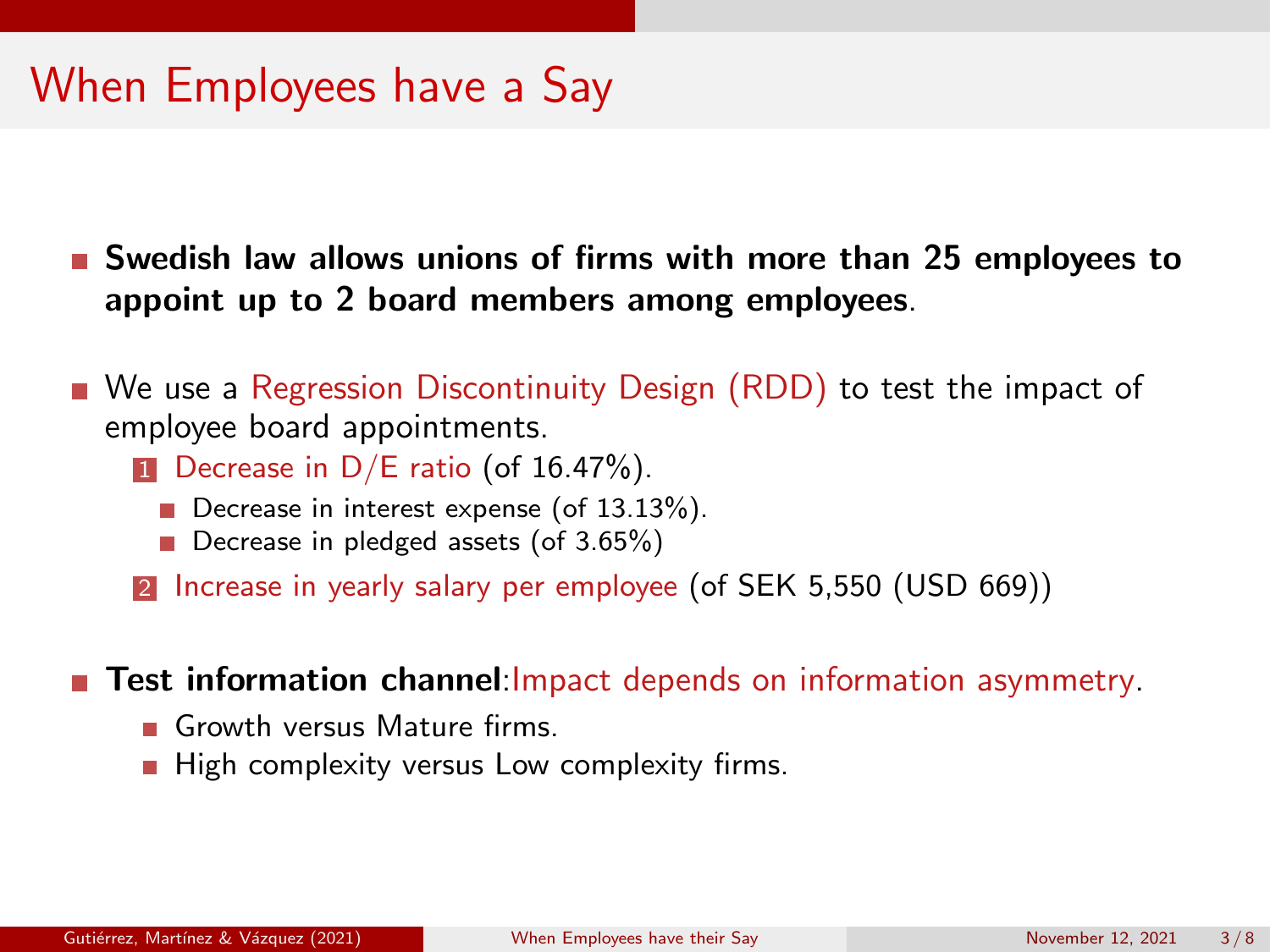## Data and Institutional Setting

#### Institutional Setting:

- **High unionization rate (66%).**
- **High collective agreement coverage (90%).**
- Single-tier board system.
- **1987** Act on Board Representation for Employees in Private Employment

#### Serrano Database

- $\blacksquare$  Financial statements of all Swedish firms.
- 14,415 firms (24-26 employees).
- 74,073 firms (20-30 employees).
- 170,188 firms (15-35 employees).  $\overline{\phantom{a}}$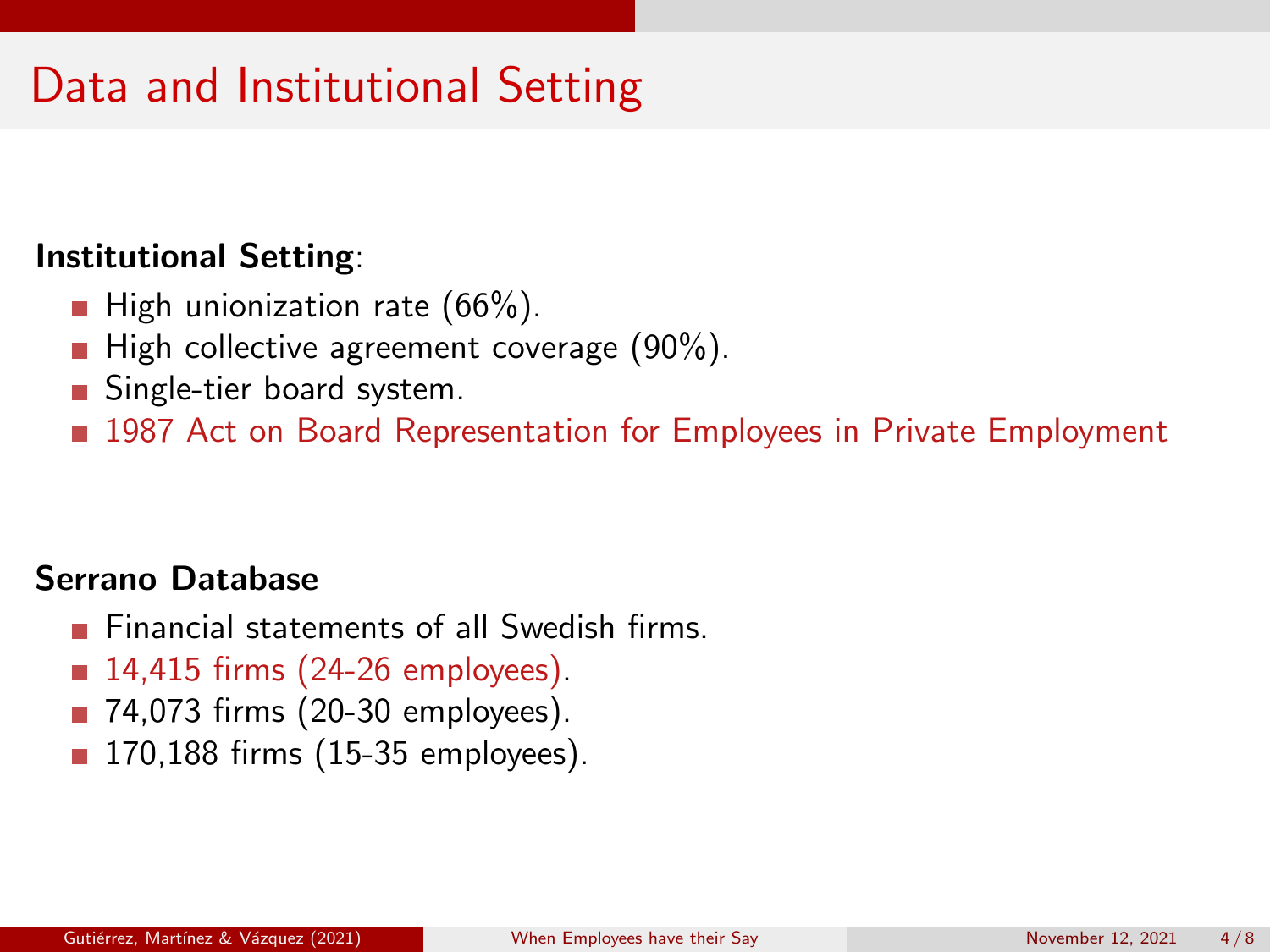### Identification

We estimate the following specification:

$$
D/E_{it} = \alpha + \beta \text{Represented}_{it} + f(\text{EMP}_{it} - \text{EMP}') + \text{Represented}_{it} \cdot g(\text{EMP}_{it} - \text{EMP}') + \lambda X + \omega_{jt} + \varepsilon_{it}
$$
 (1)

where  $D/E_{it}$  is the debt-to-equity ratio,  $f(\cdot)$  and  $g(\cdot)$  are continuous functions of EMP, X is a vector of control variables and  $\omega_{it}$  are industry-times-year fixed effects.

Sales, ROA, Sales Growth, Tangibility

We estimate the regression with a rectangular kernel and on a small bandwidth  $(1, 5, 10)$  employees) around the cutoff EMP'=25.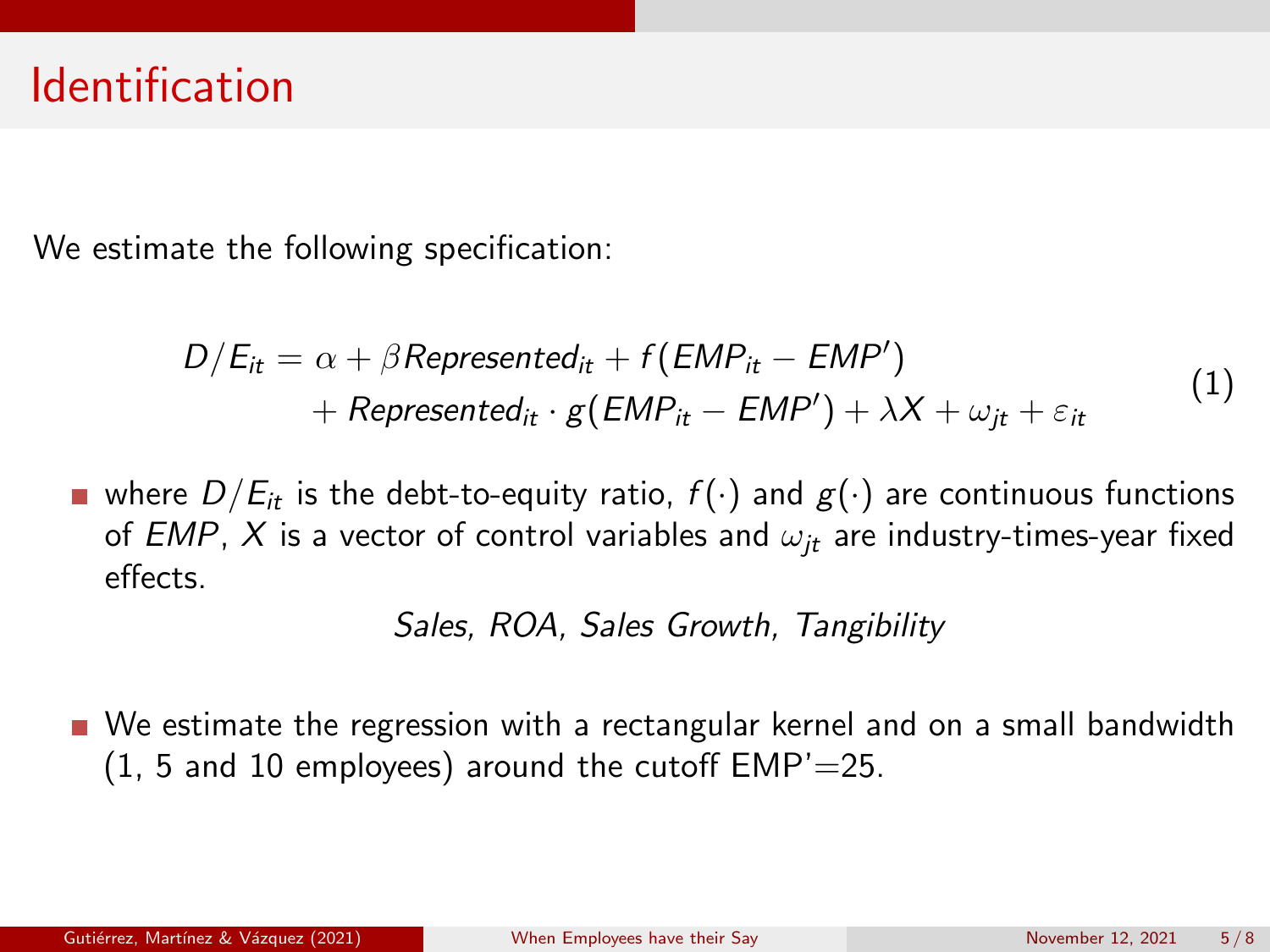### **Results**

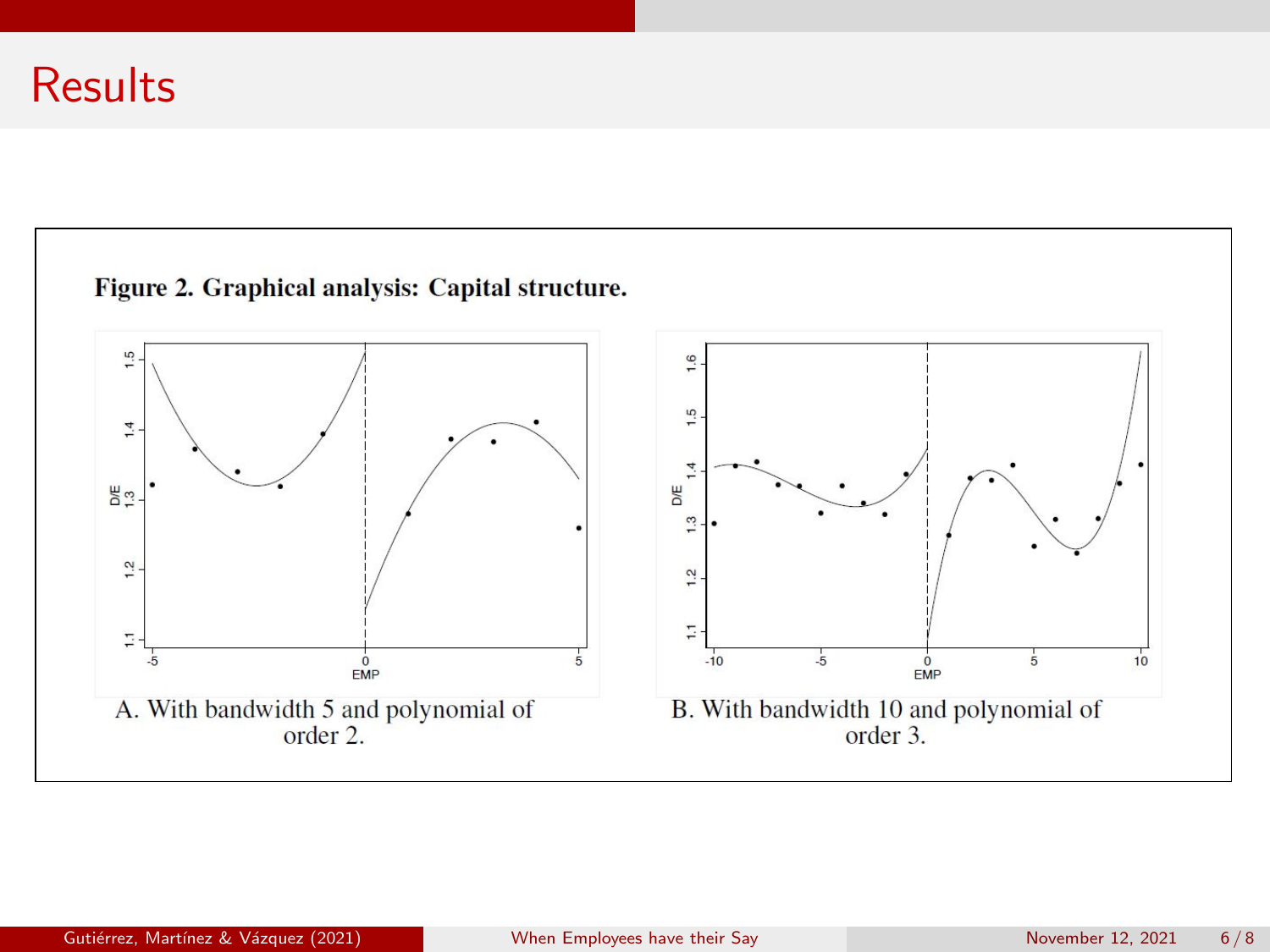# Results (cont.)

| <b>Dependent Variable</b>  | D/E        |                |              |              |                |              |
|----------------------------|------------|----------------|--------------|--------------|----------------|--------------|
|                            | (1)        | (2)            | (3)          | (4)          | (5)            | (6)          |
| Represented                | $-0.1100*$ | $-0.2726**$    | $-0.3348***$ | $-0.0952$    | $-0.2278*$     | $-0.2943**$  |
|                            | $(-1.65)$  | $(-1.98)$      | $(-2.65)$    | $(-1.48)$    | $(-1.71)$      | $(-2.39)$    |
| Firm Size                  |            |                |              | $0.6597***$  | $0.6516***$    | $0.6605***$  |
|                            |            |                |              | (9.01)       | (16.48)        | (22.27)      |
| <b>Sales</b>               |            |                |              | $-0.6638***$ | $-0.6841***$   | $-0.6686***$ |
|                            |            |                |              | $(-7.36)$    | $(-14.56)$     | $(-18.91)$   |
| <b>ROA</b>                 |            |                |              | $-2.5919***$ | $-2.0298***$   | $-1.9768***$ |
|                            |            |                |              | $(-11.23)$   | $(-9.66)$      | $(-11.47)$   |
| <b>Sales Growth</b>        |            |                |              | $0.5629***$  | $0.5142***$    | $0.5153***$  |
|                            |            |                |              | (4.28)       | (8.61)         | (12.19)      |
| <b>Tangibility</b>         |            |                |              | $1.3267***$  | 1.3497 ***     | $1.3527***$  |
|                            |            |                |              | (14.59)      | (25.79)        | (34.51)      |
| Polynomial                 | None       | $\overline{2}$ | 3            | None         | $\overline{c}$ | 3            |
| <b>Bandwidth</b>           | 1          | 5              | 10           | 1            | 5              | 10           |
| <b>Industry x Year FE?</b> | Yes        | Yes            | Yes          | Yes          | Yes            | Yes          |
| <b>Observations</b>        | 14,415     | 74,073         | 170,188      | 14,415       | 74,073         | 170,188      |
| Adjusted $\mathbb{R}^2$    | 0.026      | 0.021          | 0.019        | 0.072        | 0.065          | 0.063        |